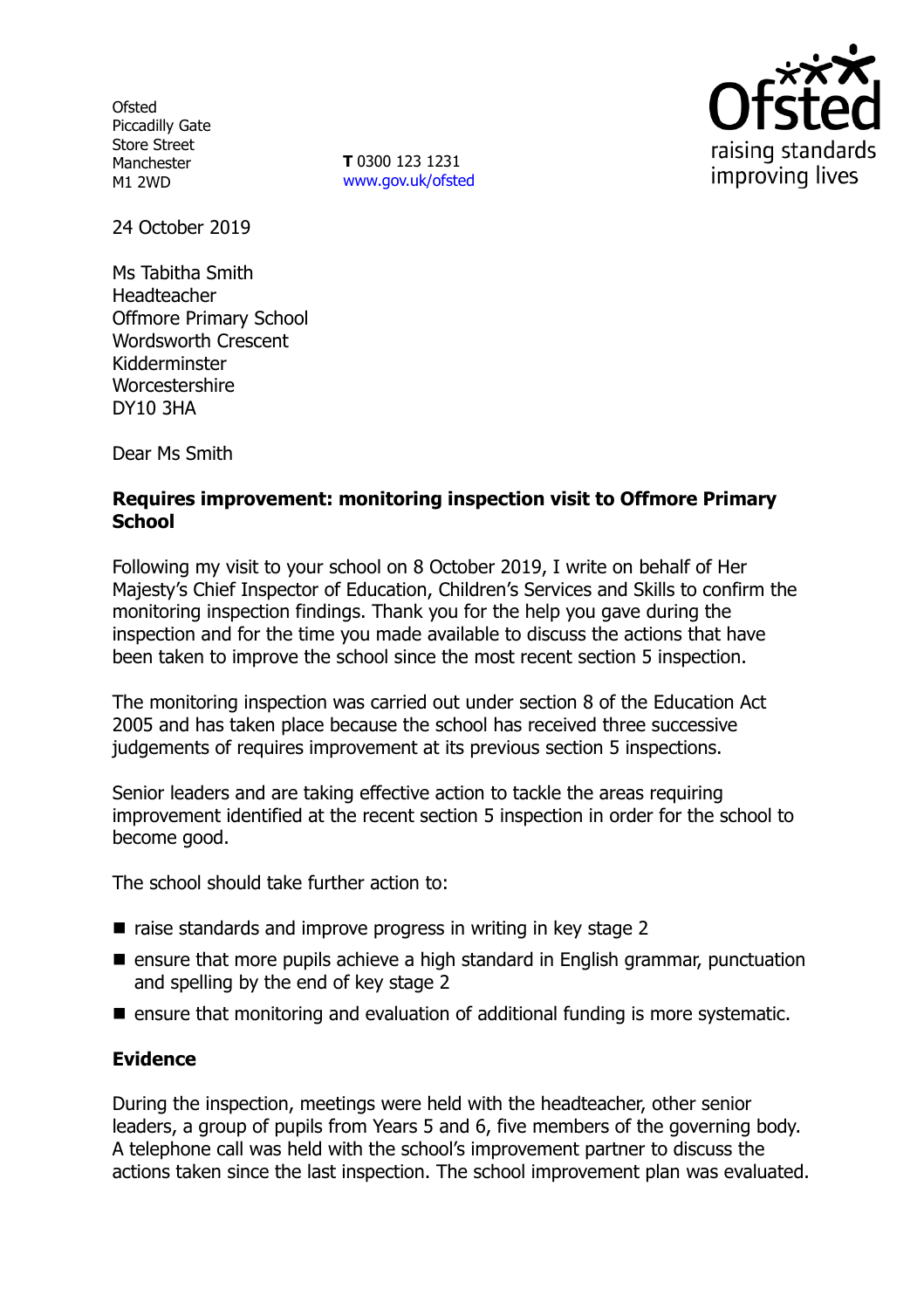

I also conducted visits to lessons with you and your deputy headteacher and checked arrangements for safeguarding.

# **Context**

Since the last inspection you have been appointed as the substantive headteacher following a long period as acting headteacher. The previous headteacher had been absent during and following the last inspection in September 2018 and left at Easter 2019. The chair of the governing body stepped down in July 2019 and a replacement is yet to be appointed. Several new members of the governing body were appointed from September 2019.

## **Main findings**

Under your leadership the school has made significant improvements since it was last inspected a year ago.

Leaders plans are suitable to address the address where the school needs to improve.

Governors are acutely aware of their responsibility to challenge leaders. They are doing so now with more rigour through regular monitoring visits. There is secure financial expertise on the governing body. Membership has been enhanced by the appointment of additional governors who are knowledgeable in education and safeguarding. Governors have a good understanding of the school's strengths as well as where outcomes are not yet good enough. They understand of how additional funding, including the pupil premium, is spent but have not yet evaluated the impact of additional funding on outcomes for disadvantaged pupils and those with special educational needs and/or disabilities (SEND) in 2019. Leaders recognise the need for a systematic approach to tracking funding streams in order to bring monitoring and evaluation of SEND in line with their approach for the evaluation of other funding streams.

Leaders have ensured greater consistency in the quality of teaching. They have set out their expectations in a clear short policy document which is applied by teachers in lessons. Pupils also understand what these expectations are. During the last academic year leaders placed a particular emphasis on the quality of teaching in mathematics. Pupils spoken to said that mathematics is now their favourite subject. Where the quality of teaching is not yet as high as leaders expect, support plans have been put in place to secure rapid improvements. Leaders have established a supportive ethos and a 'can-do' culture which inspires staff to do as well as they can.

A programme of training for teachers and additional adults has been delivered to ensure that disadvantaged pupils and those with SEND receive high-quality provision and effective support in lessons. Training has also focused on ensuring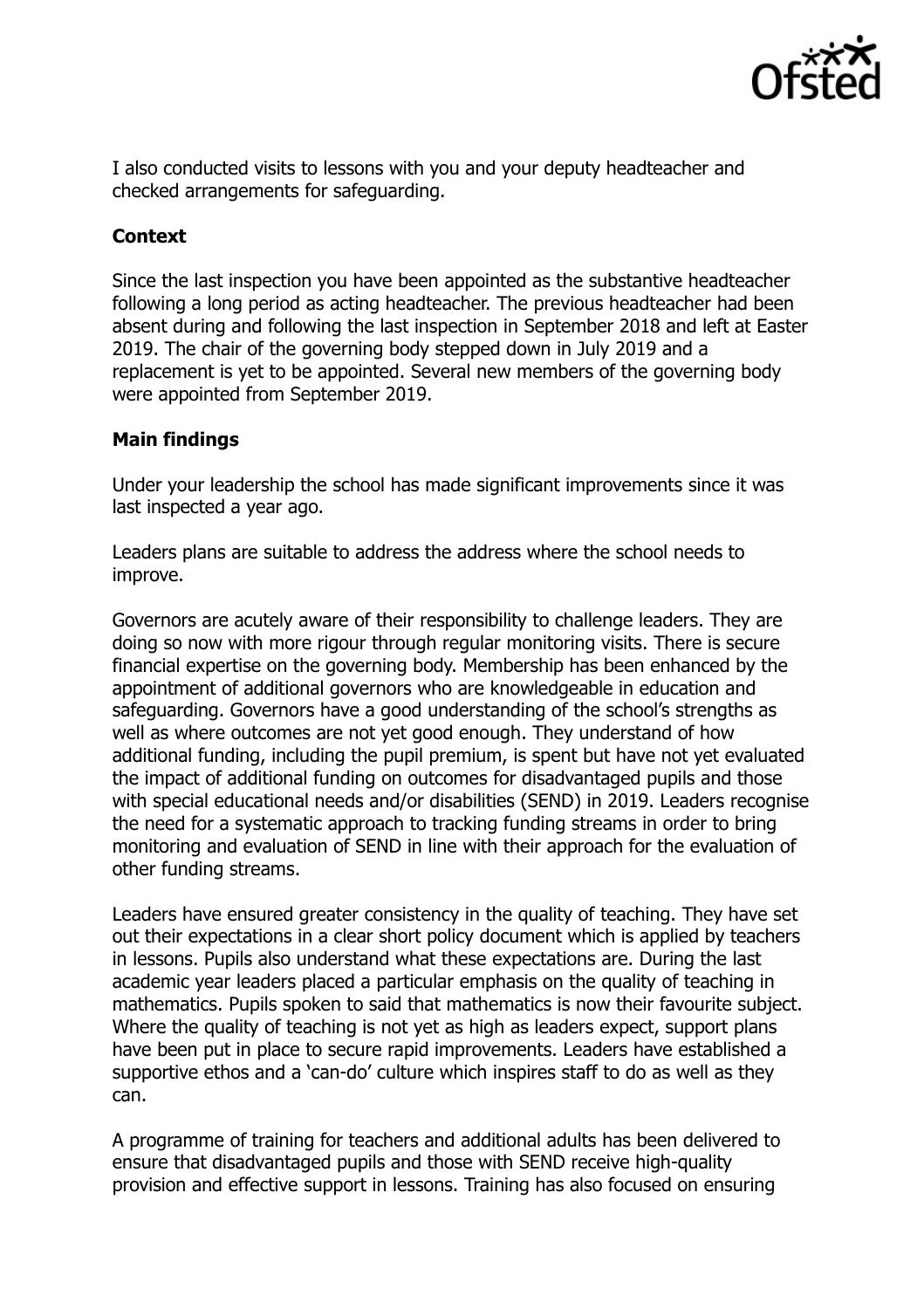

that teachers assess accurately how well pupils are doing. Monitoring of teaching by leaders takes place through regular pupil progress meetings established shortly after the last inspection.

Pupils enjoy a rich and varied curriculum. Plans for almost every foundation subject, including art, computing, French, history, geography, music, physical education and religious education (RE), detail pupils' expected progress from Nursery to Year 6. There are examples of pupils' work on display throughout the school to demonstrate this. Plans show the purpose of learning and why pupils are studying the work they are currently doing. Pupils' work is of a high quality and well presented. Pupils were enthusiastic about the wider range of subjects on offer. In science, for example, they liked taking part in experiments. They could remember the meaning of key words from their last experiment including 'translucent'. Pupils acquire the specialist vocabulary they need to understand their work because there is an emphasis on 'anchor words' such as 'hibernation' in Year 2 science. By the time pupils leave Year 6 they are able to write paragraphs in French. This is because of the way French is implemented throughout the school, starting with the introduction of short words and phrases in Reception. Pupils could recall their recent learning in RE on the Blue Mosque in Turkey because of the way they had been taught to remember key information.

The school has introduced a programme to ensure that phonics is now taught systematically through sticking closely to one scheme. As a result, phonics standards by Year 1 are now close to the national average. Leaders ensure that staff are well trained to support those who find reading difficult and need to catch up. Pupils start phonics right away at the start of the year in Nursery and Reception. Leaders have introduced a systematic approach to guided reading for older pupils. Pupils spoken to said that they really enjoy this. Leaders are now monitoring pupils' reading closely.

Pupils' attainment significantly improved at key stage 2 in 2019. According to provisional results, the proportion reaching the expected standard in reading, writing and mathematics combined soared and was in line with the national average. Standards in mathematics were especially high. The proportion of pupils working at greater depth in writing was high. The progress that pupils made in reading and mathematics in key stage 2 also improved compared to the previous year and is now above average.

Writing is the school's key priority for this year. Leaders have changed the way English grammar, punctuation and spelling was only taught in Years 5 and 6. It is now introduced much earlier in the school. It will take some time for the results to reflect this change, however. Handwriting is a key focus for the school and has led to significant improvement in the quality of pupils' work. Pupils in Reception are given numerous opportunities to develop their writing, including the chance to write short stories. Their writing is tracked closely to show how much more they have learned and remembered. Older pupils spoken to said that teachers have the same